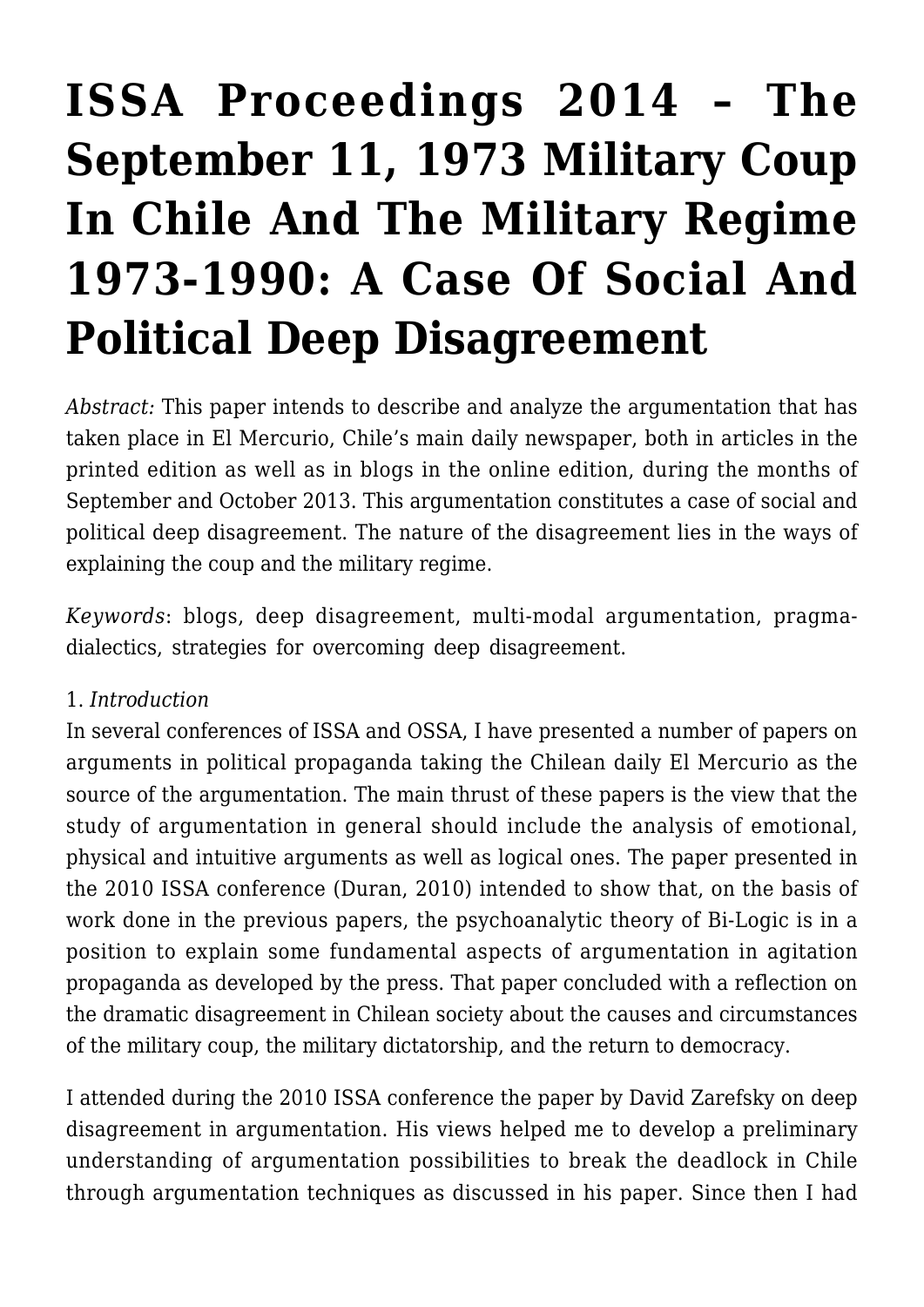tried to find material in El Mercurio that would help me to develop some mechanism to deal with the disagreement. The social and political idea behind this initial project was that a society cannot truly function without an undertstanding of the reasons for a major crisis that divided it into two irreconcilable camps. I found an article in El Mercurio published in early 2010 by Arturo Fontaine, then Director of CEP (Centro de Estudios Públicos), a powerful think-tank representing the views of the highest levels of the entrepreneurial class in Chile. According to Fontaine, any attempt to discuss the drama of Chile would necessarily involve that the supporters of the coup would need to recognize the repressive nature of the military dictatorship; conversely, those who suffered the repression would have to accept that the government of President of Salvador Allende ended up terrorizing the middle classes.

I decided to look into blogs in El Mercurio internet (emol.com) that could deal with the topic. During the many activities to conmemorate the 40th anniversary of the coup, the amount of coverage of the coup and military regime has been impresssive, still within the general frame of deep disagreement. I have focused mainly on articles on the editorial page of the daily edition and on several internet blogs that deal with the topic. The purpose of this paper is to analyze the argumentation that has taken place in the blogs.

# 2. *Framework for the study of blogs*

In order to proceed with the analysis of the argumentation as it appears in the blogs, it seems necessary to develop a systematic framework. Usually blogs consist of expression of opinions, or points of view, with no attempt to participate in dialogues. In the case of the topic of this study, those opinions tend to be very black and white, with the people in favor of the military regime attacking the other side quite strongly, and viceversa. Ad hominem fallacies are found frequently, including insults and accusations of evil motivations. Therefore, what is the reason to develop a systematic framework? It has been my idea for a long time, that people need a social forum where they could exchange their views and opinions about economic, political, social issues in a way that could become interactive. The mass media, especially the press, seem to be an appropriate vehicle for that purpose..

In his recent book *Arguing with People*, Michael Gilbert (Gilbert, 2014), introduces a complex model for argumentation among people that includes some core aspects of the Pragma-Dialectical model of Van Eemeren and Grootendorst,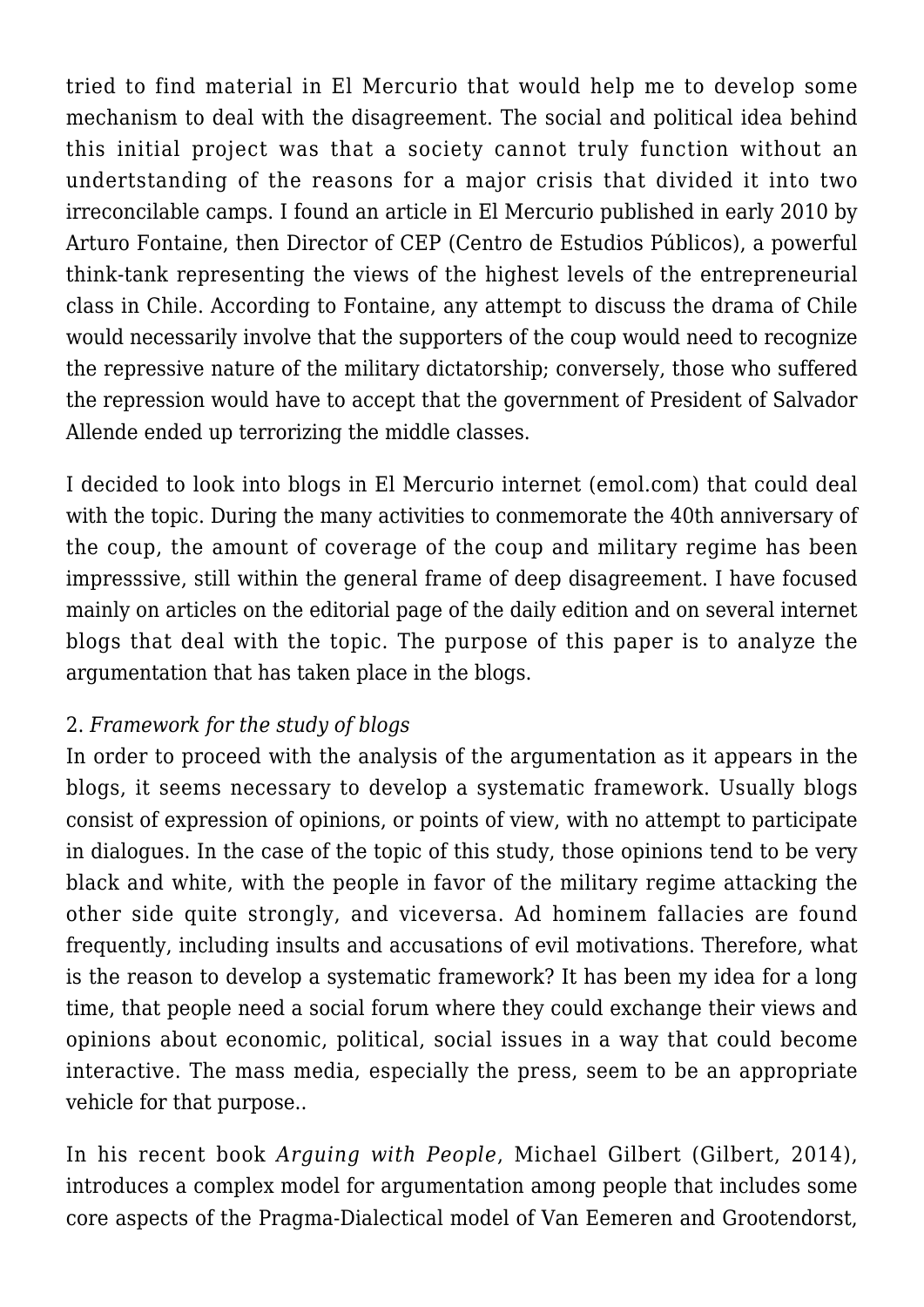combined with his own theory of Multi-Modal Argumentation, and his understanding of argumentation as leading hopefully to coalescence. In this context, my thought moved from the idea of analyzing argumentation in blogs to hopefully, at some point, be able to propose formally to conduct dialogues along the lines of the new model.

# 2.1 *M. Gilbert's model for the study of argumentation*

In what follows I introduce the model that has helped to get going in the analysis of argumentation in blogs in the case of social and political deep disagreement in Chilean scoiety. At the same time, I discuss David Zarefsky's ideas on transcendence of deep disagreement as they appear in his paper presented at ISSA 2010 (Zarefsky, 2010). A combination of the ideas of Gilbert and Zarefsky could hopefully produce the model that I have been discussing above. However, in this paper, the model is to an important extent used in order to show the limitations of interactions in the blogs. Needles to say, I do not want to be deterred by such limitations in future work.

In dealing with his purpose of helping people to argue, Michael Gilbert introduces the idea of stages of argumentation that was developed, as mentioned above, by van Eemeren and Grootendorst: as is well known, the stages are confrontation, opening, argumentation, and conclusion. The novelty in Gilbert's approach in this new book, is that he proposes that these stages should be analyzed in a way that, in each one of them, one must be clear as to which mode(s) of argumentation is (are) at stake. Thus, the interaction at the confrontation stage could be in the logical mode combined with, for example, the emotional mode; or it could be happening at the visceral mode; or kisceral mode together with the logical mode; or it could be in any one of the modes alone. And the same thing can happen in the other stages. This way of conceiving arguing adds to the process of understanding it a much needed complexity.

I believe that both the Pragma-Dialectical and Gilbert's approaches to argumentation are intended, if possible, to lead into coalescence. This idea is very important in my present study as discussed below. Now, I need to incorporate to this model some of the key ideas of Zarefsky in the paper mentioned above.

David Zarefsky is concerned with the fact that argumentation assumes a certain degree of agreement such that, even when there is disagreement, there should be the possibility of arguing the case. Thus, productive disagreement must have an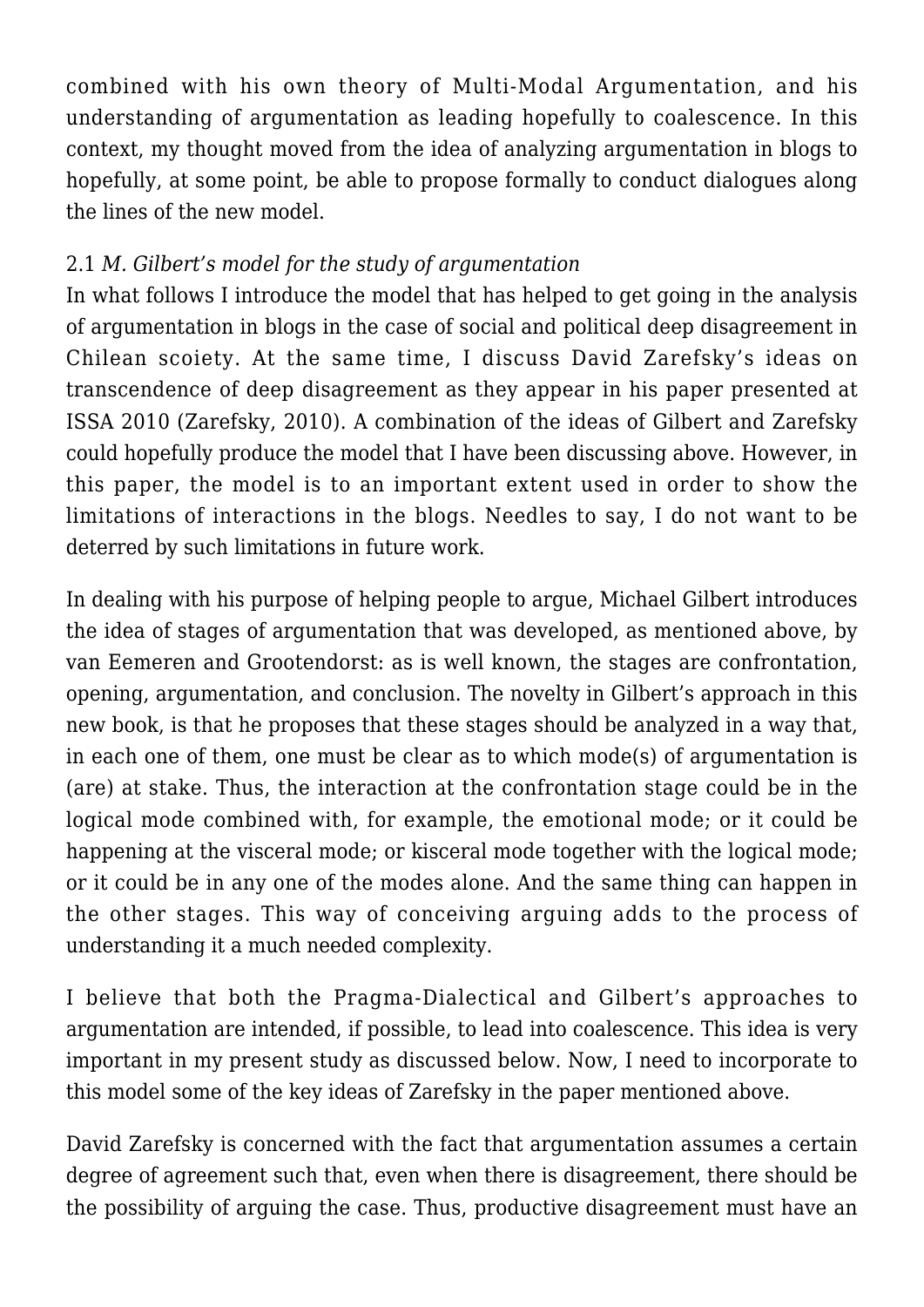underlying stratum of agreement. However, there are situations in which each arguer's claims are based on assumptions that the other arguer rejects. In this case he says "[d]eep disagreement is the limiting condition at which argumentation becomes impossible." He says that this state of affairs was first characterized by Robert Fogelin (Fogelin, 1985).

I examine Zarefsky's views on possible ways of transcending deep disagreement in what follows, but first I entertain a few thoughts on this problematic issue. Given the Pragma-Dialectical/Gilbert model articulated above, it seems rather evident that most, or a great number, of cases of deep disagreement happen at the confrontation stage. Indeed why to argue if there is no basis of agreement whatsoever. However, let's assume that in a certain argumentation process, disagreement is found in the opening stage, such that no agreement is possible as to the rules of the process of arguing: for example, one arguer believes that only logical rules of arguing are acceptable while the other claims that emotional rules are paramount. The same could be said about the stage of argumentation. In either situation, it seems clear that the arguers have to come back to the confrontation stage. If so, it seems that deep disagreement cases happen basically at the confrontation stage. Another key issue is the consideration of magnitude or levels or depth of deep disagreement. Not all cases are necessarily the same. It may happen that one of the arguers claims, to start with, that s/he disagrees completely with the other arguer; or the situation could be less radical, and the deep disagreement appears after a few exchanges in which they find areas of productive exchange.

# 2.2 D*. Zarefsky's strategies for dealing with deep disagreement*

David Zarefsky discusses four possible strategies for overcoming deep disagreement. He groups these strategies in pairs under the following headings: inconsistency, packaging, time, and changing the ground. In its turn, each one of them is divided into two options. My own take on this insightful proposal is to explore them as potential ways of seeking productive agreement: therefore, I present them here as I intend to use them in my own study of deep disagreement in Chilean society. The overall picture is the following:

1. Inconsistency may happen as "hypocrisy" or "circumstancial ad hominem". In both moves, the attempt is to get inside the opponent's frame of reference and discredit it on grounds of inconsistency. The charge of hypocrisy happens when the arguer maintains a position which is inconsistent with another one maintained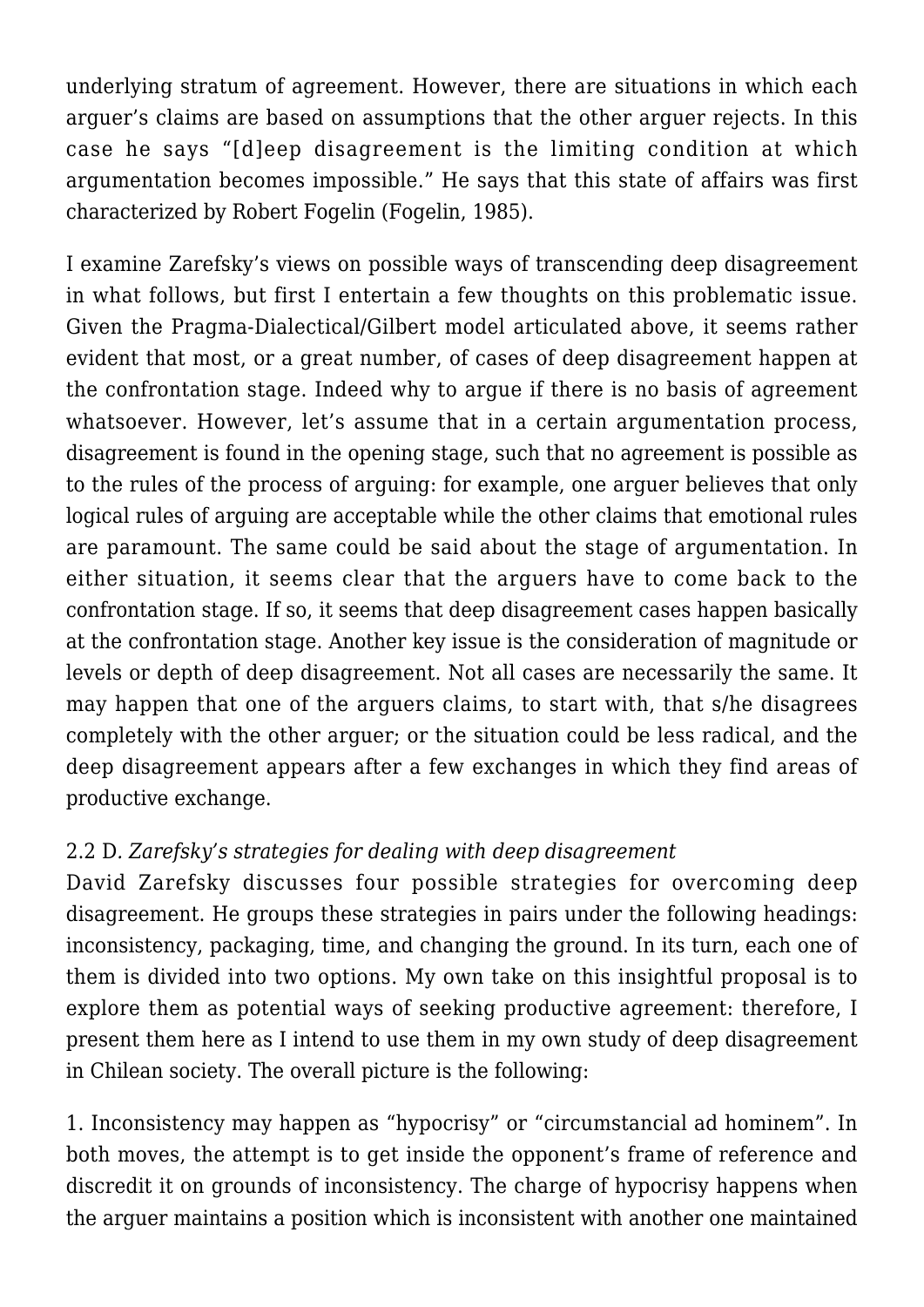during the argument. The circumstantial ad hominem option takes place when a position of the arguer is contradictory to her or his own behavior. Now, in both cases, the arguer that is seeking an end to the deadlock expects that the inconsistency can be enough to make the other arguer realize where s/he really stands.

2. Packaging is divided into "incorporation" and "subsumption". Incorporation consists in including the deep disagreed upon issue into a larger package which also includes things that the other arguer agrees with. Subsumption is a strategy which seeks to subsume the items of deep disagreement within a larger frame which can be acceptable to both arguers. In both cases of packaging, the expectation is to generate agreement around the disagreed topics such that the arguers may develop some sense of working together.

3. Time can happen as "exhaustion" or "urgency". Exhaustion refers to cases that have been very long, tense, and emotionally draining. Urgency refers to a bad situation generated by a crisis that has undermined the arguers. Of course, a crisis may lead to exhaustion. The expectation in these two cases is that the arguers cannot continue in a deadlock that affects their lives so seriously.

4. Finally, changing the ground could take place as "interfield borrowing" or "frame-shifting". In interfield borrowing one arguer assumes the field of the other arguer attempting to find an area of possible productive argumentation. In frameshifting one of the arguers will try to move the argument from one context or frame to another where both could agree upon. In these two cases the expectation is to situate the argumentation on a common plane where agreement becomes possible.

# 3*. Analysis of blogs*

In this part of the paper, I examine specific cases of deep disagreement as they have been found in two blogs in El Mercurio, one in early September and the other one in early October, both in 2013. At that time, Chile was witnessing a remarkable and painful explosion of public debate as a consequence of the conmemoration of the 40th anniversary of the September 11, 1973 coup d' etat that deposed the democratically elected government of Salvador Allende. A number of high level politicians from all sides of the political spectrum got involved in different ways of commenting or arguing about the coup and the military dictatorship that followed. President Sebastián Piñera, a right wing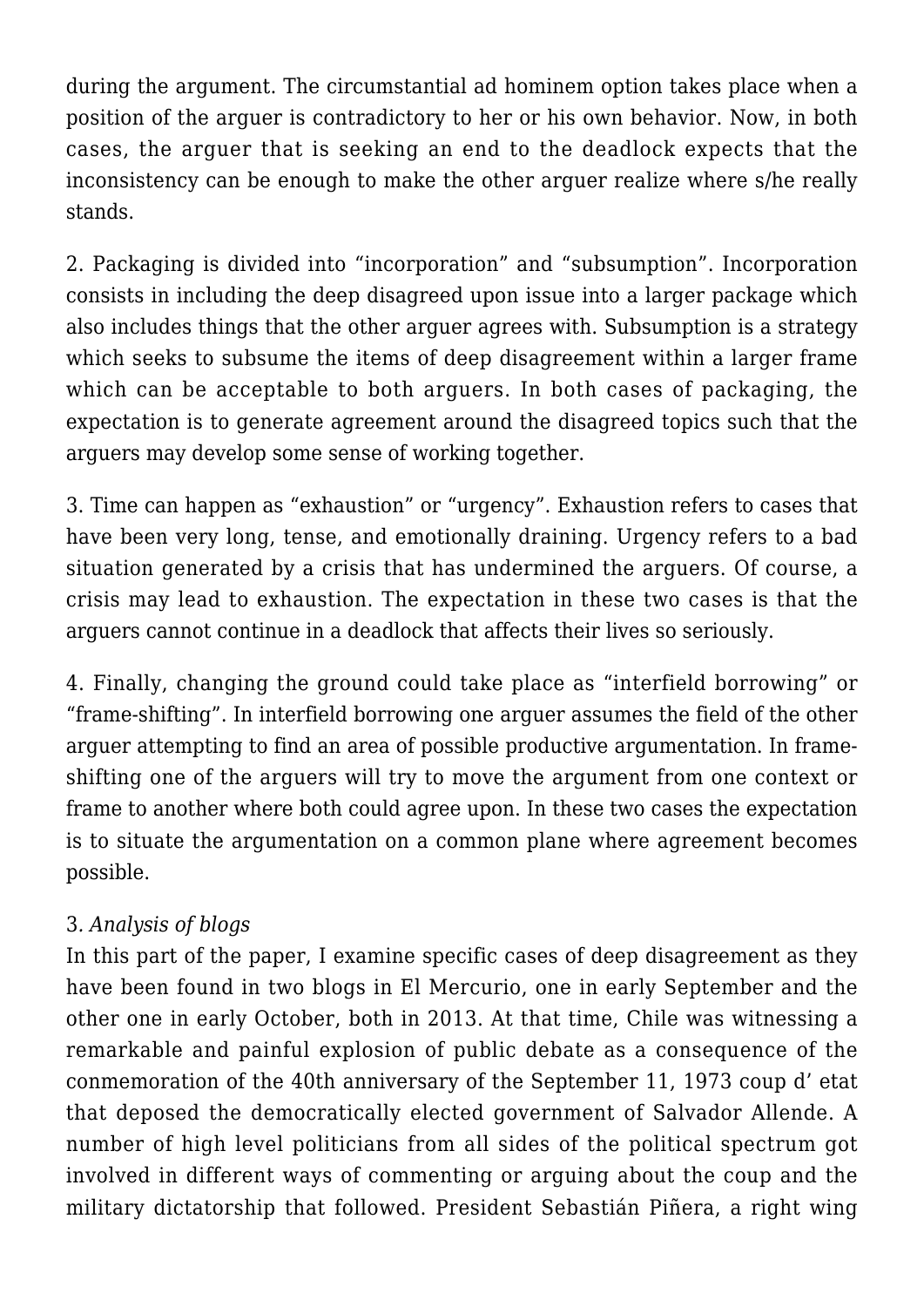politician but with a centrist tradition, made a public criticism of some of the civilians involved in the government of General Augusto Pinochet. Members of traditional institutions, including the powerful Catholic Church, were also involved in this public debate. In this social and political atmosphere, blogs in El Mercurio became a source of intense and voluminous participation of people representing the two sides of the deep disagreement. The task is now to examine the two blogs mentioned above.

Now, this examination of the blogs is undertaken in two main and different, but related, ways. On the one hand, the blogs are described as they appear face value, with no intervention of the framework developed above. Then, they are related to the framework "sideways", so to speak: the job is to show possible ways of relating aspects of the framework to issues presented in the blogs. As mentioned at the beginning, the blogs consist of viewpoints with no recognition of the need to exchange views in any formal sense. At the most, they can be evaluated as remaining at the stage of confrontation and this happens in a crude way, really. At this moment, it is pertinent to introduce a significant concept that Michael Gilbert discusses in his recent book (2014): his views on arguing with people have in mind what he calls "familiars", that is, people with whom the arguers are familiar, they know each other well enough. Of course, this concept is at the other end of what happens in the blogs, to the extent that the participants could be called "unfamiliars". This issue is considered when describing and analyzing the two blogs.

#### 3.1 *A personal deep disagreement exchange*

Before undertaking the study of the blogs, I believe it is pertinent to discuss one personal exchange that I had in the late 1980's, when Pinochet was still in power. It involved a dialogue that I had with a former student whom I met by chance in a coffee shop in Santiago. He was a member of the upper class in Chile, and a supporter of the coup and the military regime. When he was my student in the 1960's, we had developed a friendly relation. Upon greeting each other, he told me how pleased he was to see me back in Chile, and then, almost immediatley asked me how I felt about the military regime. My response was that it was a repressive dictatorship with horrible violations of human rights to which he agreed upon saying that he was sorry about that. He continued saying that he was truly sorry, but the fact is that Chile had developed economically in a way that, at some point, democracy would return, and then Chile, as was the case with Spain,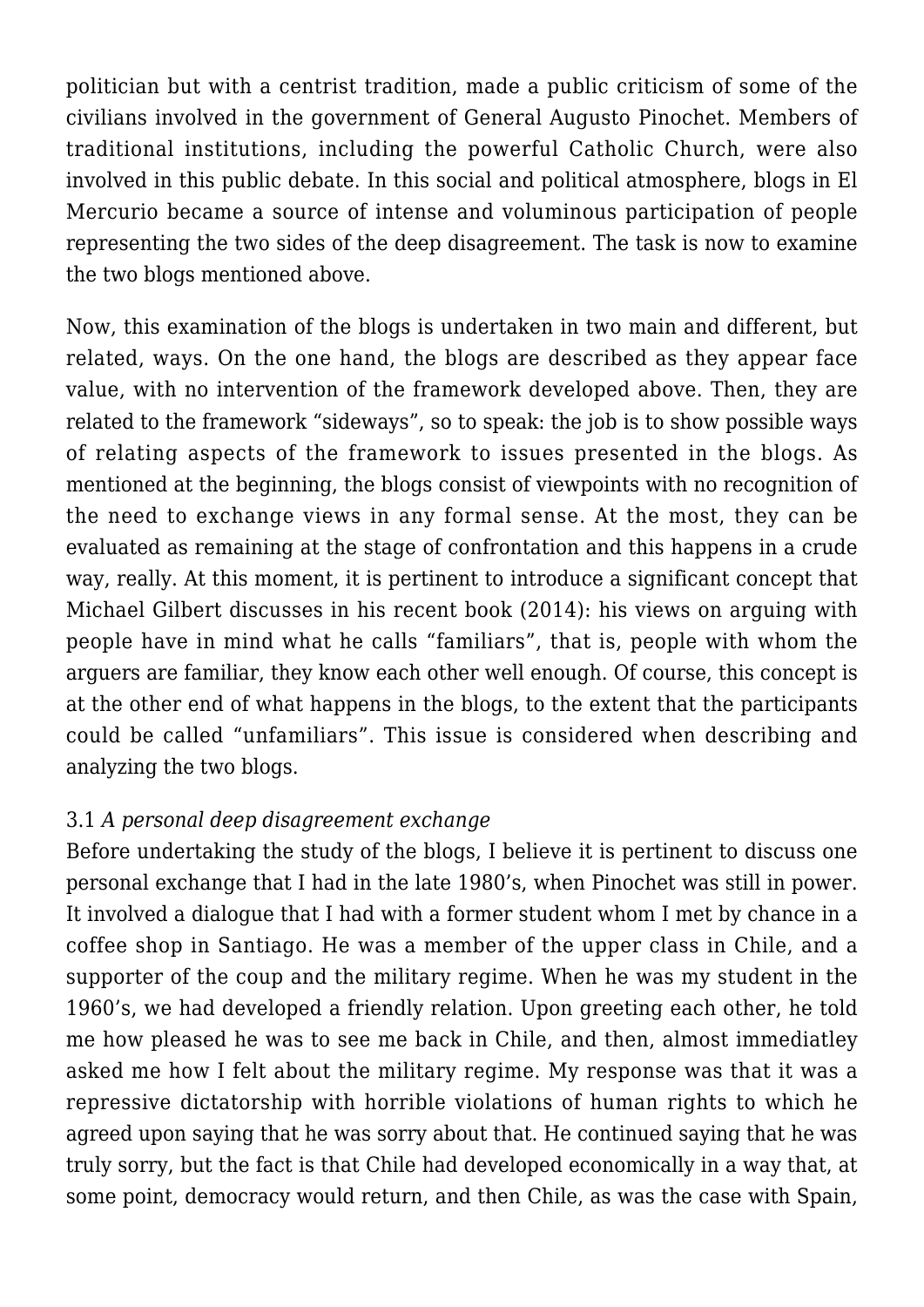would move politically from the centre right to the centre left, back and forth. He added that in that situation there would never again be another Allende. I was completely shocked such that I could hardly articulate anything else. If that dialogue with my former student indicates something is that perhaps it happened at an earlier "stage" than confrontation. Or maybe, that I could not even recognize confrontation. In hindsight, I think that I may have agreed subconsciously with him that that was going to happen, as indeed it has happened in Chile over the past 24 years! It was an experience that I keep going back to. I am not sure that I could have entertained an argument with him.

Some reflection about this case is needed before I move to the study of the blogs. At that time, I did not know much about argumentation theory, my only training had been since the mid 1970's in informal logic, not enough to know what to do in an argumentation case like this one. However, the point is a larger one and it involves at least two issues. One refers to the fact that most people in the world are not familiar with argumentation theory, so it is practically impossible for them to proceed along the lines of the framework that I developed above or any other systematic one. Thus, it would be important to get to know what exactly happens when people argue in general. Is there some sense of stages? Do they try to come up with rules for the argumentation? Is there an intuitive sense of all this? Do argumentation theorists, in one way or another, manage to articulate formal structures for conducting arguments based on ways that are natural so to speak?

The second issue involved here relates to the need for educating people formally since the early stages of the education system. What are argumentation theorists going to do about this immense challenge? Leaving this sophisticated knowledge only for meetings in conferences, or writings that go around experts, or for high level teaching in academic institutions, would miss the very nature of what argumentation theorists have been doing.

## 3.2 *Analysis of the first blog*

Perhaps I should move to the study of the blogs by stating that it is my expectation that this study could help promote the need to educate people. It may be a long shot, but it is worth trying.

In the climate of intense public debate in Chile as a consequence of the 40th conmemoration of the military coup, political leaders of all parties, religious leaders, educational professionals, and the general public at large got involved in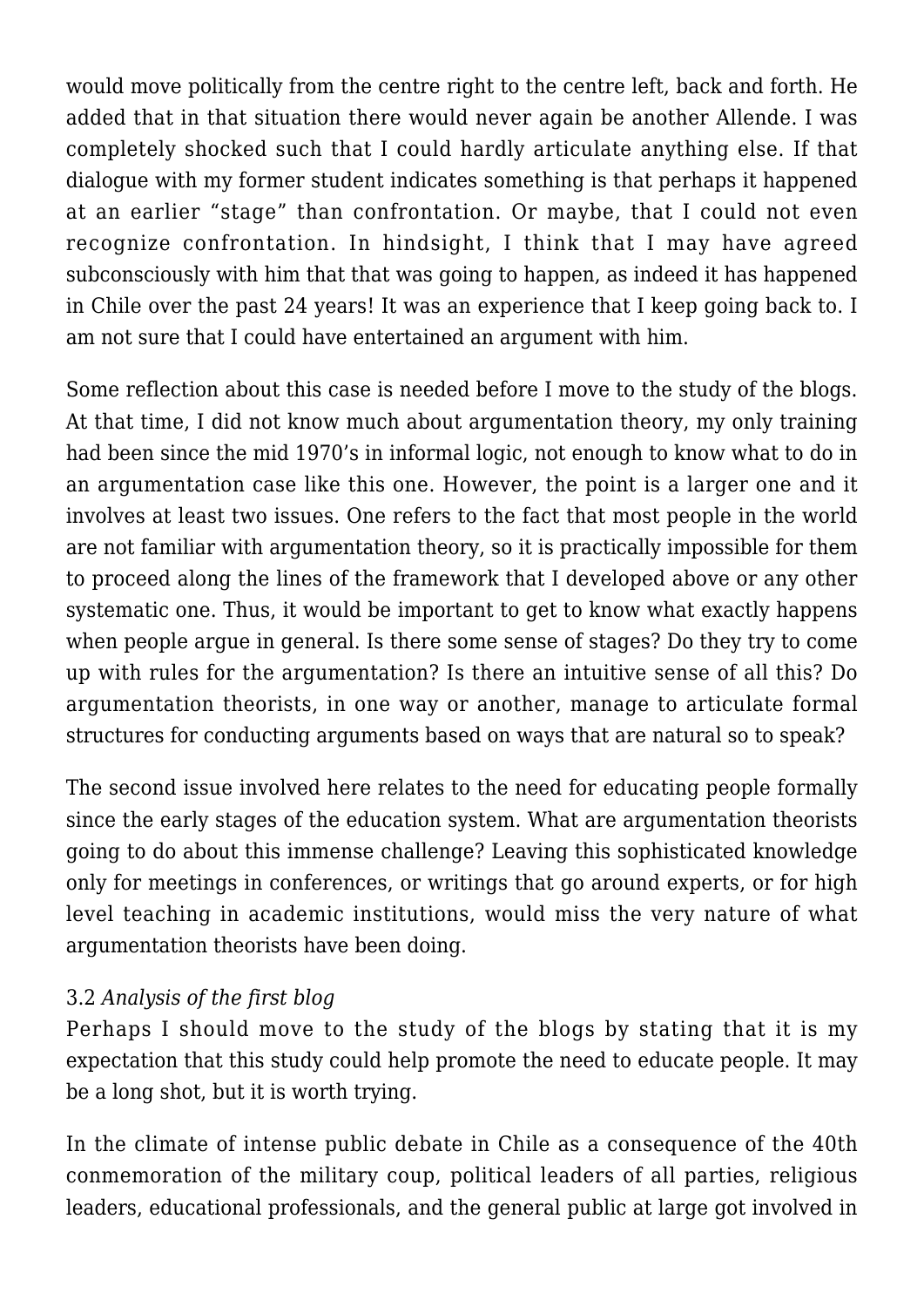all sorts of public statements and debates. This was the case of the Bishops of the Catholic Church who produced a public document on September 9, 2013.

The Bishops state that the society continues to be divided into two irreconcilable camps, and time has come to search for a true reconciliation. However, they say, in the present context, unfortunately strong accusations and reproaches tend to predominate. They continue by stating that the wounds left by the painful events in September of 1973 have not really healed. They claim that truth, justice and reconciliation is the road to a true understanding. They are also very critical of the abuses of human rights by the military regime during and after the coup. Finally, they remind people of the role the Church undertook in the defense of human rights during that regime.

It is possible to characterize this statement of the Church in terms of David Zarefsky's strategy for overcoming deep disagreement called "time in the sense of urgency". The Church makes it clear that the status quo of confrontation is not possible to maintain any longer.

I have selected two blogs found in El Mercurio for a detailed study. One of them was originated by an article published by Senator Hernán Larraín from the most right wing party called UDI, Democratic Independent Union. UDI was created during the military regime in order to provide political support to it. His most important founder and leader was Jaime Guzmán, a young, prominent intellectual who played a most important role in the creation of legal, political, and economic structures during the government of General Pinochet. Larraín represents a rather centrist side in this party. The article was published on September 2, 2013.

The other blog stems from an article published on October 8 by Eugenio Tironi, a centre-left intellectual from the PPD, Party for Democracy. I selected these two blogs for several reasons. One reason is the fact that Larraín, being in the most right wing party in Chile, has taken a conciliatory position and in his article he is asking for forgiveness so as to provide a basis for reconciliation. A second reason for the selection of blogs is that Tironi, on the other side, represents a clear centre-left position and sometimes is accused by the more traditional left in Chile as being too bland. His article represents a strong criticism of Jaime Guzmán's endorsement of the military regime. The point here is that both politicians tend to the centre of the political spectrum, thus they are more prone to get engaged in overcoming deep disagreement. A third reason is related to the fact that one of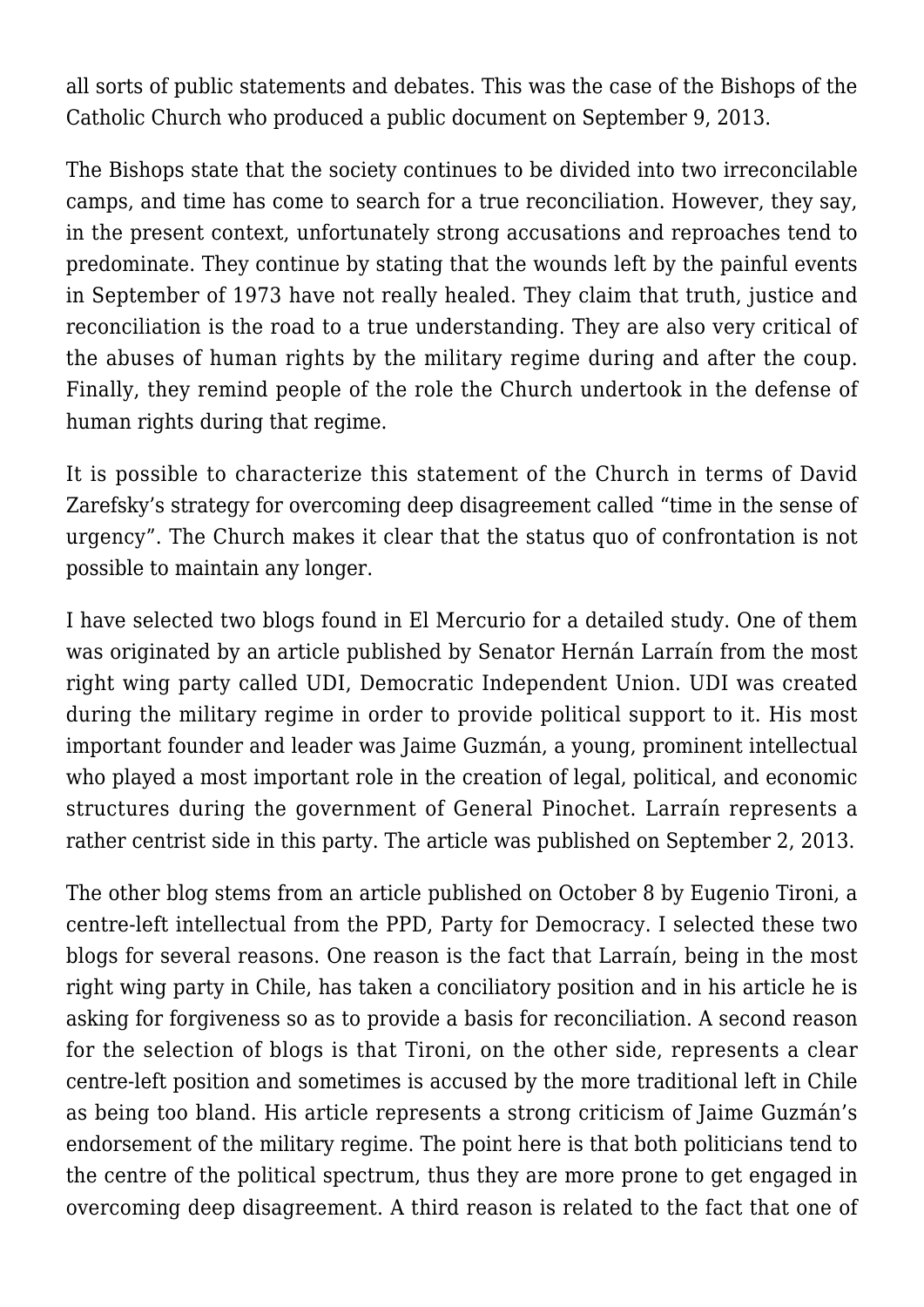the bloggers in the Larraín article produces a more balanced account of the Chilean crisis, but paradoxically he loses that balance in the Tironi blog.

The Hernan Larrín blog developed out of his article entitled "Las razones de un perdón" ("The reasons for asking for forgiveness"). In this article Larraín states that Chile still suffers from the profound wounds developed out of the political violence of the 1960's and the three years of the Allende government. He says that there were groups in the left that were promoting violence. The coup ended with democracy and civil liberties. However, the military regime, at the same time that developed repression and violation of human rights, contributed to the creation of a successful economic model. In any event, after 40 years since the military coup, Chile is still a divided country. He urges people to come out of this confrontation and try to find a common ground in order to live in peace and united. He proposes to ask for forgiveness as the way for social healing. He himself takes this option in the expectation that forgiveness may take people on the road to reconciliation.

What Larraín says here is similar to what Arturo Fontaine expressed in his article from early 2010. He says that there were groups in the Chilean left that promoted political violence and, at the same time, he recognizes that the military regime was repressive. He makes a point though that the regime also helped to promote economic development in Chile. Certainly, he seems to be putting on the table, some of the most significant factors of the deep confrontation in Chilean society. From the perspective of Zarefsky, it is possible to evaluate his position as a case of time with the option urgency, as well as it happens in the Bishops' document.

The analysis of the blog is interesting in several ways. First, very few people referred in their participations to the most significant point of Larraín, that of asking for forgiveness. More so, even fewer bloggers acknowledged his article in a direct and explicit way. One of the few who did so was very critical accusing Larraín of naivete. Second, the blog consists of a large number of extremely critical points against the other side of the social and political divide: in essence, they are expressions of the confrontation. Third, there are few participants that get involved in exchanges, and when that happens they are confrontational. Finally, I found, as mentioned above, one set that is initiated by a blogger who appears balanced in his evaluation of the events in Chile, in a way somewhat similar to Fontaine and Larraín. I proceed then to analyze this particular exchange attempting as much as possible to refer to the Gilbert/Zarefsky model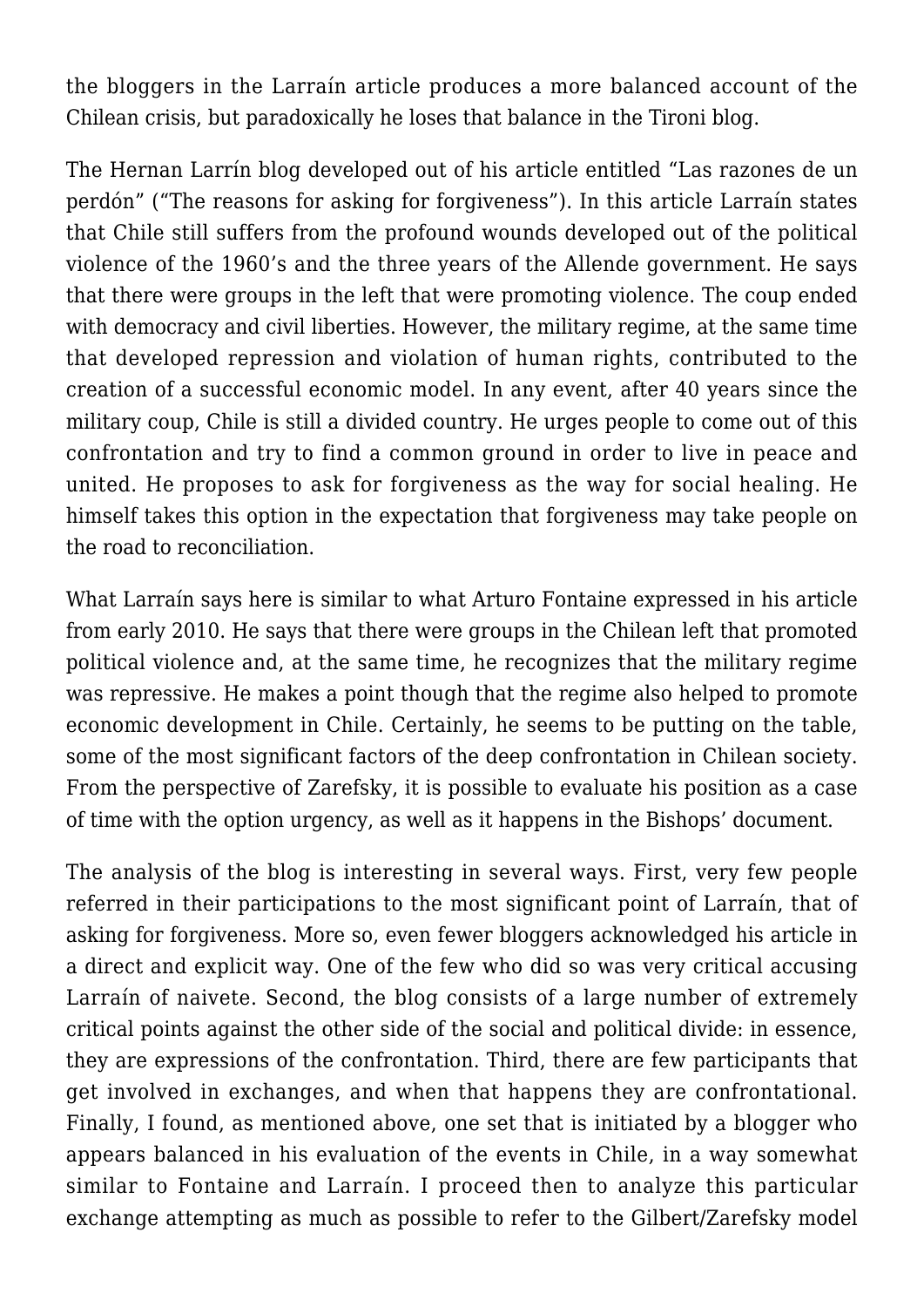presented above.

The blogger, whom I refer to by the initials of his name as JAFM, describes the situation in the 1970's in Chile as one characterized by the presence in the country of guerrilla operatives exported by the Cuban revolution, but also by Armed Forces trained by the United States in the School of the Americas. Also there were Chilean guerrilla groups. He says that Chile was in fact the reflection of the cold war. He blames the "political class" as a whole for the coup. He mentions that it is important to understand, but not justify the violations of human rights by the military regime. In a second blog, JAFM expresses his view that Chileans must teach their children to resolve conflicts through dialogue and respect for institutions. At the present stage, he values politicians as opposed to the political class of the 1970's.

One blogger, MEG, agrees entirely with him but does not explain. She does not mention Hernán Larraín, nor forgiveness. Another blogger, AFV, also without reference to Larraín, appears to be in significant agreement with JAFM, to whom he addresses his participation, but does not acknowledge that he agrees with him. A third participant, MQ, does not refer to Larraín and attempts to defend Allende from the accusation of favoring armed struggle and inviting Cuban extremists in the country. He blames extreme left wing parties and groups but not relating them to Allende. He blames the United States and President Nixon in particular for the coup and makes the point that the USSR did not have any interest in Latin America beyond Cuba. A fourth blogger, JPRM, negates the presence of Cuban guerrilla operatives in Chile, and blames the United States as well. This blogger does not mention Larraín or forgiveness. A fifth participant, EJLC, agrees with JAFM with respect to his historical analysis, but disagrees with him in blaming the political class of the 1970's. He himself blames Allende, whom he describes as the Chávez of that time, and his followers who introduced weapons in Chile. Therefore, in his view, the Armed Forces could not accept that and neither the disastrous economic situation. This blogger does not mention either Larraín or forgiveness. Blogger MQ accuses the previous blogger EJLC of spreading falsehoods with regards to introduction of weapons in Chile. A sixth participant, MSOE, mentions Larraín indirectly and metaforically, with no reference to forgiveness. What she says may be of great interest in the study of blogs, although it is unclear to whom exactly she is referring to. She mentions that there are three kinds of witnesses: those who saw well but have doubts; those who did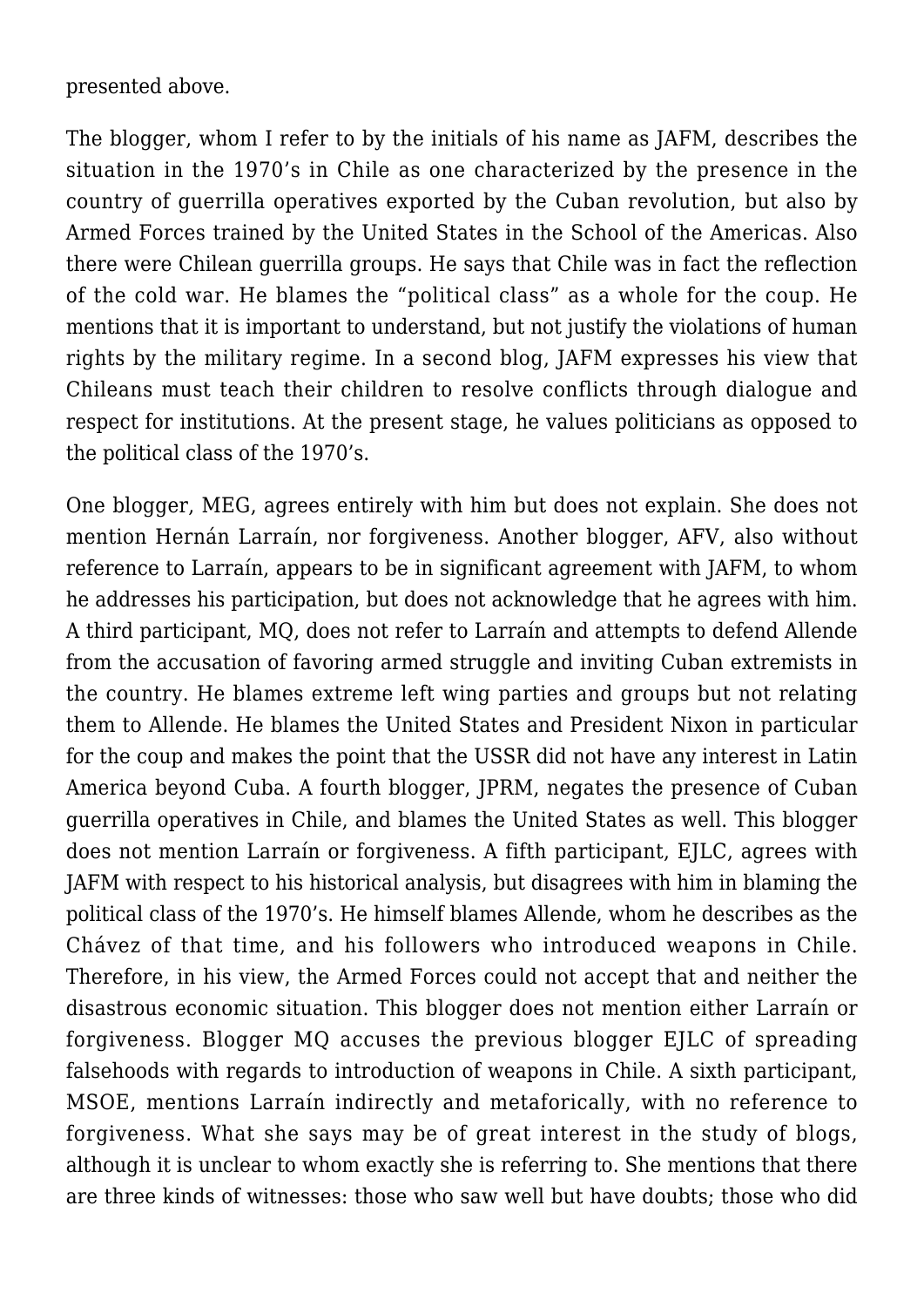not see well but believe they have seen well; and finally those who saw nothing but believe that they have seen everything. She also says that "something like this is happening…. if Mr Larraín lost a good and important part of this story." Finally, JAFM, the initiator of these exchanges, comes back with a third participation, but not acknowledgeing any of the participants in the blog that after all he initiated. He presents now an indirect critical point to Larraín's views, by way of saying that no economic advance can justify the violations of human rights. He insists in criticizing the political class of Allende's time, but also mentions that his government was not doing anything to overcome poverty.

There are several conclusions at this stage. The first one is the almost complete lack of reference to the author of the article to which the blog ows its existence. Of course, there could not be any dialogue or actual argumentation with him, but at least one would expect some reference to his ideas, especially given the fact that Larraín is writing about the need to overcome the deep disagreement in Chile. Second, there is deep disagreement found in this particular exchange in the blog, and no clear sense of further interactions. Third, even when there is agreement, paradoxically there is no recognition of it. Thus, fourth, the participants in this exchange seem intended in presenting their points of view only. Fifth, the fallacy of ad hominen appears here, for example, in accusations such as that of stating falsehoods. Sixth, the issues raised by MSOE, assuming that I am correct in their interpretation, may be seen as a sharp description of the way blogs go around: some bloggers see well but are prepared to doubt; some other do not see well but believe they do; and then there are those who see nothing and believe that they have seen everything. MSOE may be stating that there are many bloggers who truly do not know what they are saying, but still feel the need to present their views. In any event, the idea here is that if there could be further interaction, for example taking into account the Gilbert model, then possibly people could be able to understand each other in more positive ways.

Finally, from the perspective of the Gilbert model, at the most, the exchanges remain at the level of confrontation. Looking at them from the point of view of Zarefsky's ideas on breaking the deadlock of deep disagreement argumentation, perhaps only one of the points by JAFM could be seen as relevant: this seems to be the case, when he advocates the need to teach children the value of dialogue and respect of institutions as the way to avoid political violence. I am tempted here to say that this represents a case of packaging in the subsumption option. I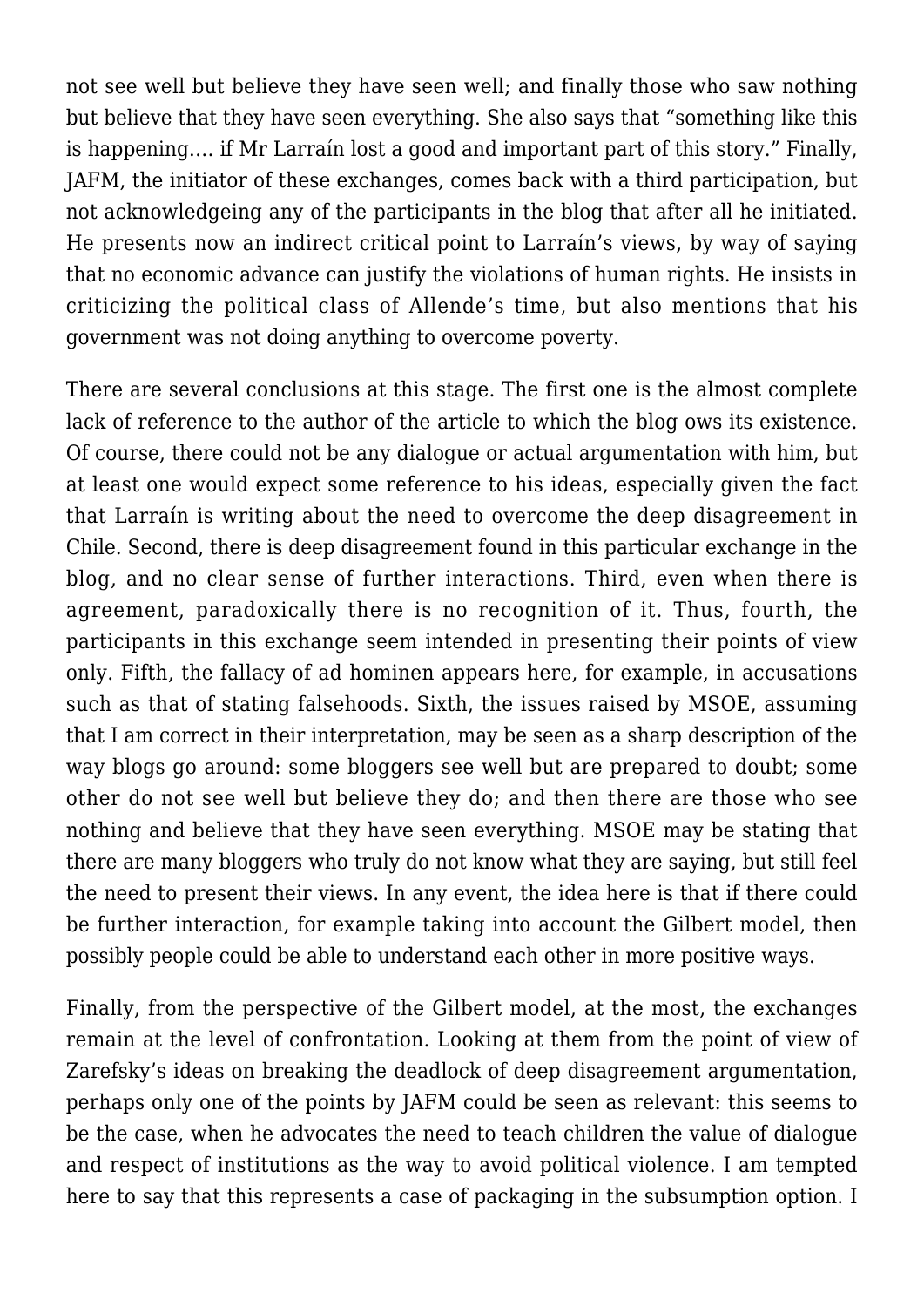say this because, after all, JAFM has recognized the same as Fontaine and Larraín, the need to look at the negative aspects of the two sides of the social and political divide. He stops there, but Larraín claims that there ought to be forgiveness. Now, I evaluated his position above in terms of the case of time in the urgency option, and now I see that looking at JAFM's view combined with Larraín's claim, the packaging possibility seems applicable as well. To be clear about this: in my own sense here I draw from Fontaine, Larraín and JAFM's need to examine the negative aspects of the left and right side of the deep social and political confrontation as the basis for overcoming it, therefore, borrowing JASM's idea, subsuming them under the value of dialogue and respect of institutions.

## 3.3 *Analysis of the second blog*

The second blog stems from Eugenio Tironi's article entitled "¿Quien perdió?" ("Who Lost?") The article refers to the October 5, 1988 plebiscite that the opposition to Pinochet won, and therefore signalled the beginning of the end of the military regime. According to Tironi, the real loser in the plebiscite was Jaime Guzmán whose significance as an ideologist of the regime has been discussed above. Tironi says that the real losers were "Jaime Guzmán and the ideology according to which, in due course, people accommodate themselves to their economic interests." The article represents a very critical view not only on Guzmán, but on the whole of the military regime based on its commitment to neoliberal economic policies. In his article, Larraín mentions that the military regime was succesful in this sense in Chile. I intend to examine this point below, but at this stage I should point out that it does constitute a very difficult issue in terms of deep disagreement.

What is clear is that this article develops a strong criticism of the right side of the political deep disagreement only, in contrast to the Larraín article, as well as Fontaine's view in early 2010, and also the bloger JAFM.

I selected one specific set of exchanges in the blog because in it JAFM participates with a very strong criticism of Tironi. This set is initiated by blogger EJLC, also involved in the Larraín blog, who criticizes Tironi accusing him of a double moral standard. He relates Tironi to the communist party in Chile saying that communism has been involved in serious violations of human rights as was the case in the URSS, North Korea, Cuba, China, etc. A second blogger, FJGP, responding to EJLC, says that socialists and communists are the worst violators of human rights in history. A third participant, CCBC, also responding to EJLC,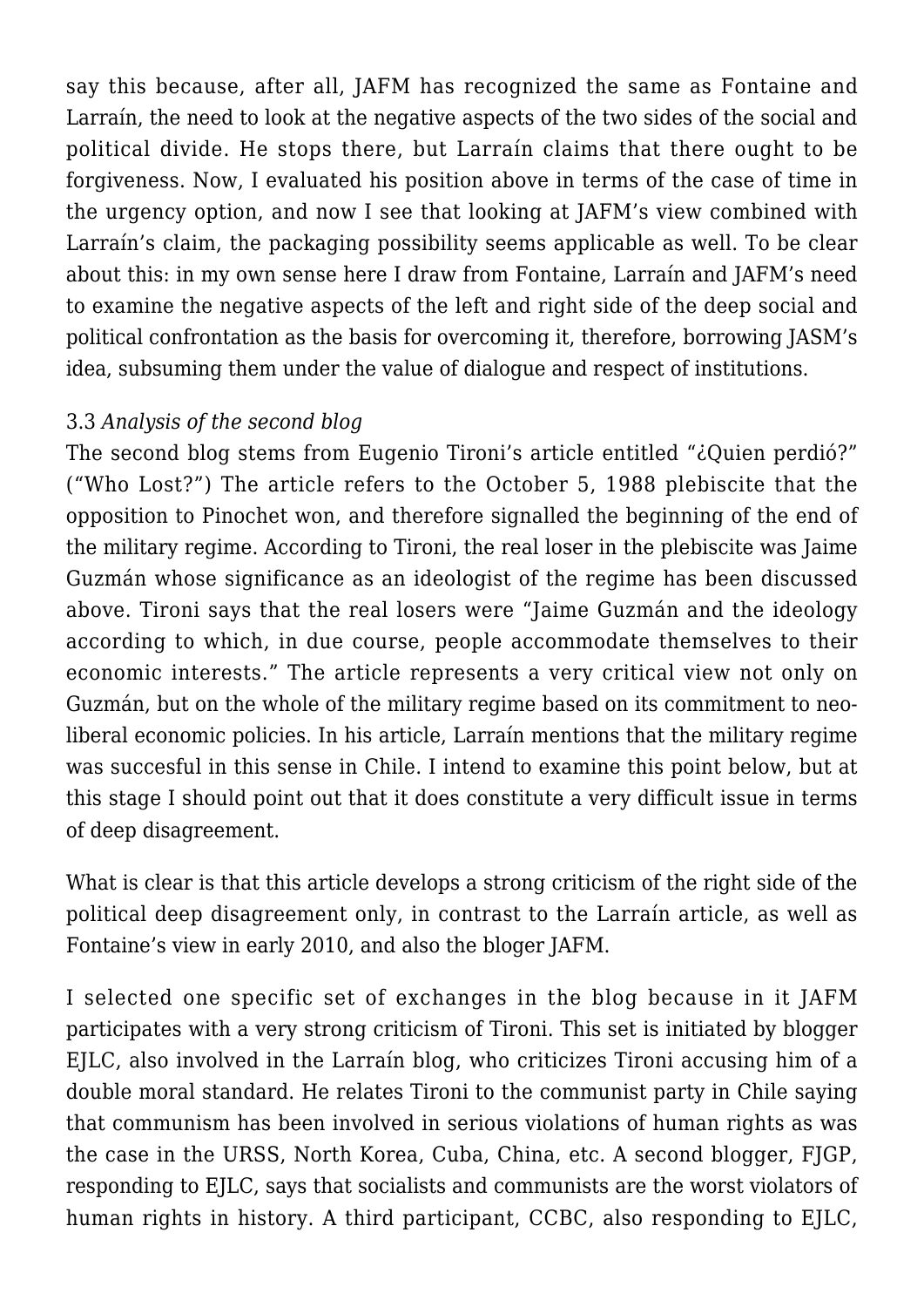mentions that there were one hundred million people assassinated until 1998 by communists, pending the statistics until now. At this stage, JAFM intervenes in the exchange, with a strong criticism of Tironi, albeit not mentioning him explicitly, by stating that it is terribly difficult to argue with people in the left, because they take unmovable positions no matter what arguments are provided to them: they keep rejecting and refuting them. He continues by criticizing marxistsocialism on the counts of economic failure, political repression, and lack of respect of human rights, and he says that that was the doctrine of President Salvador Allende. Had he succeeded, Chile would be an underdeveloped country, with political repression, and violation of human rights. Then he shows great appreciation for Jaime Guzmán because he worked for the establishment of a political system that provided sufficient political stability that made it possible for international investment in Chile. As a consequence Chile is today a respected country in the world due to its economic achievements. A fifth participant, MQ, also involved in the Larraín blog, responds to JAFM by questioning if any country achieved development through neo-liberalism. A sixth blogger, HF, attacks MQ saying that what he says is absolutely false and provides the names of a number of countries, including some traditional European developed countries, that succeeded due to neo-liberalism. Finally, MQ himself responds by saying that HF understands very little about the topic since he is confusing capitalism with neoliberalism. He invites HF to study a bit more the issue so that he realizes that in the countries that HF mentions the state has played a very important role in economic terms, which is the very opposite of a neo-liberal approach.

Comparing the analyses of the two blogs, first, in the Tironi one, there is explicit and clear implicit reference to the author of the article, essentially by way of strong criticism of Tironi. However, no blogger mentions the main point of "who lost" in the plebiscite that Tironi makes. Bloger JAFM comes a bit close to it when he defends strongly Jaime Guzmán who is the ideologist that Tironi criticizes in his article. Second, the bloggers who respond to the Tironi critics, do not refer to him directly or indirectly, but criticize those critics. No further interaction between them proceeds, but there is deep disagreement present here in the sense of attacks against communism and neo-liberalism.

Third, there is some interaction between the participant who questions JAFM and the one who responds to him, but very limited in terms of follow up. In any event, this is also a case of deep disagreement. Fourth, as in the Larraín blog, the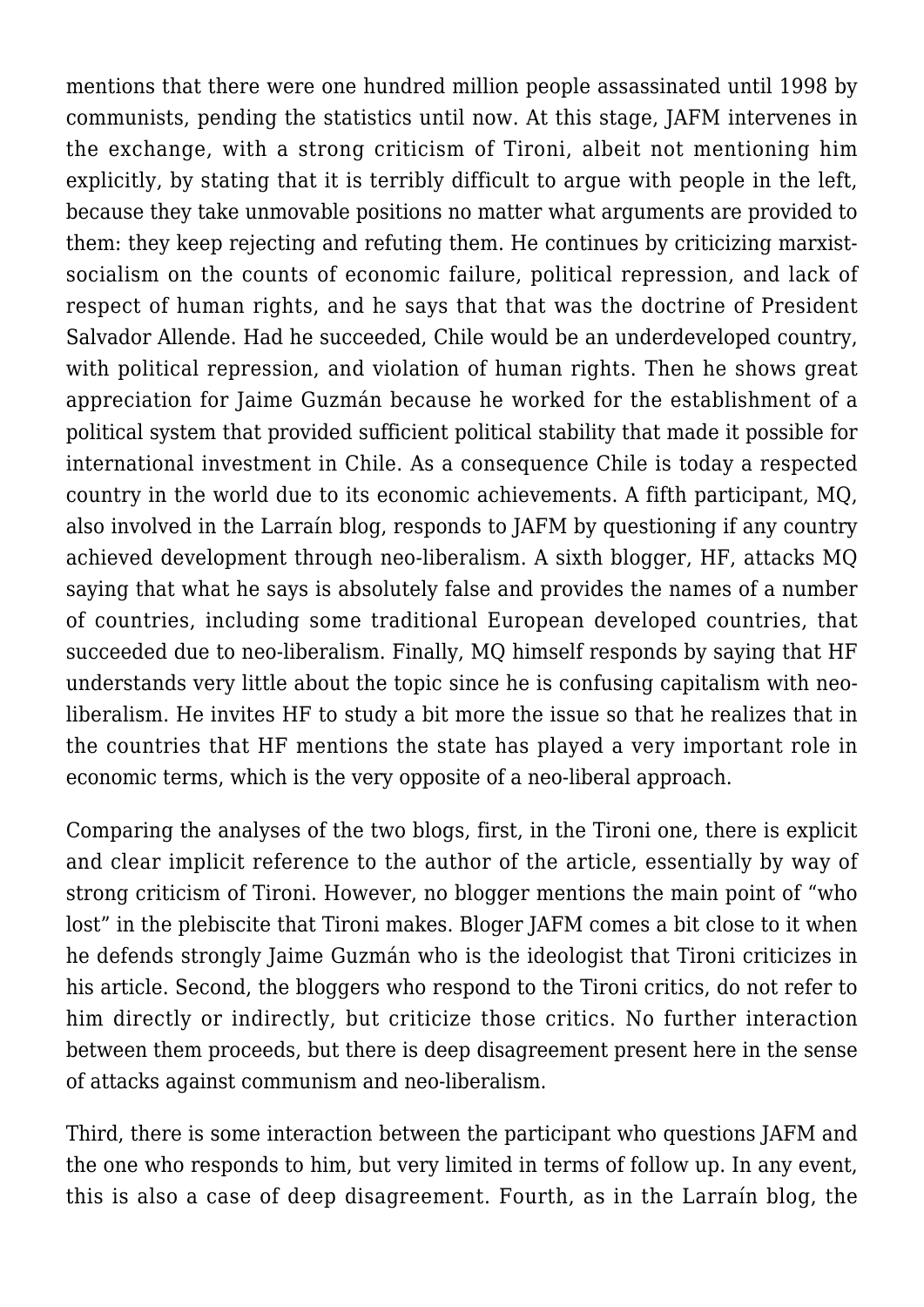participants seem just interested in presenting their points of view. Fifth, I think that what blogger MSOE expresses in the previous blog with regards to the three kinds of participants, may apply here: for, given the nature of their participations, it is not clear whether they do really know the topic they are writing about. However, this may not be fair on my part, for I have not been an external critic of the objectivity of the participations of the bloggers, neither of the authors of the articles that originated the blogs. However, a feeling that has appeared at this stage has become too strong for me to avoid and I come back to consider it at the end of the paper. Sixth, the fallacy of ad hominem is present in this blog as well, as it happens in the case of accusations of ignorance.

Finally, from the Gilbert model perspective, exchanges remain at the level of confrontation as well as in the Larraín blog. With regards to the point of view of Zarefsky, there is no immediate case that could be made for overcoming deep disagreement in this blog as different from what happened in the previous blog. It is possible, however, to imagine a situation stemming from the exchange between MQ and HF: in this particular exchange, somebody may suggest that a main point would be to decide factually whether the state has been involved in the countries that HF presents as successful cases of neo-liberalism. If this were the case, then I would be inclined to evaluate the possibility of inconsistency as hypocrisy as the strategy to follow to resolve deep disagreement. The reason is simple to state: HF defends the success of neo-liberalism in several countries that he mentions explicitly, and MQ claims that in them the state has played an important role in economic development, which is the opposite of neo-liberal doctrine. But, obviously I seem to be imagining well beyond the actual texts of both bloggers.

However, there is a productive point that could be assessed as positive in the imaginary case. It concerns the relation between inconsistency in the hypocrisy mode and changing the ground in the option of interfield borrowing. In the case under examination here, it seems that there is a clear similarity between both strategies because they do involve getting 'inside' the other arguer. This is a very promising issue for further research in the study of strategies for resolving deep disagreement.

## 4. *Conclusions*

The ongoing research that is developed in this paper has required the generation of a systematic framework for the study of cases of deep disagreement as they are manifested in blogs in the press. This framework could also be potentially used in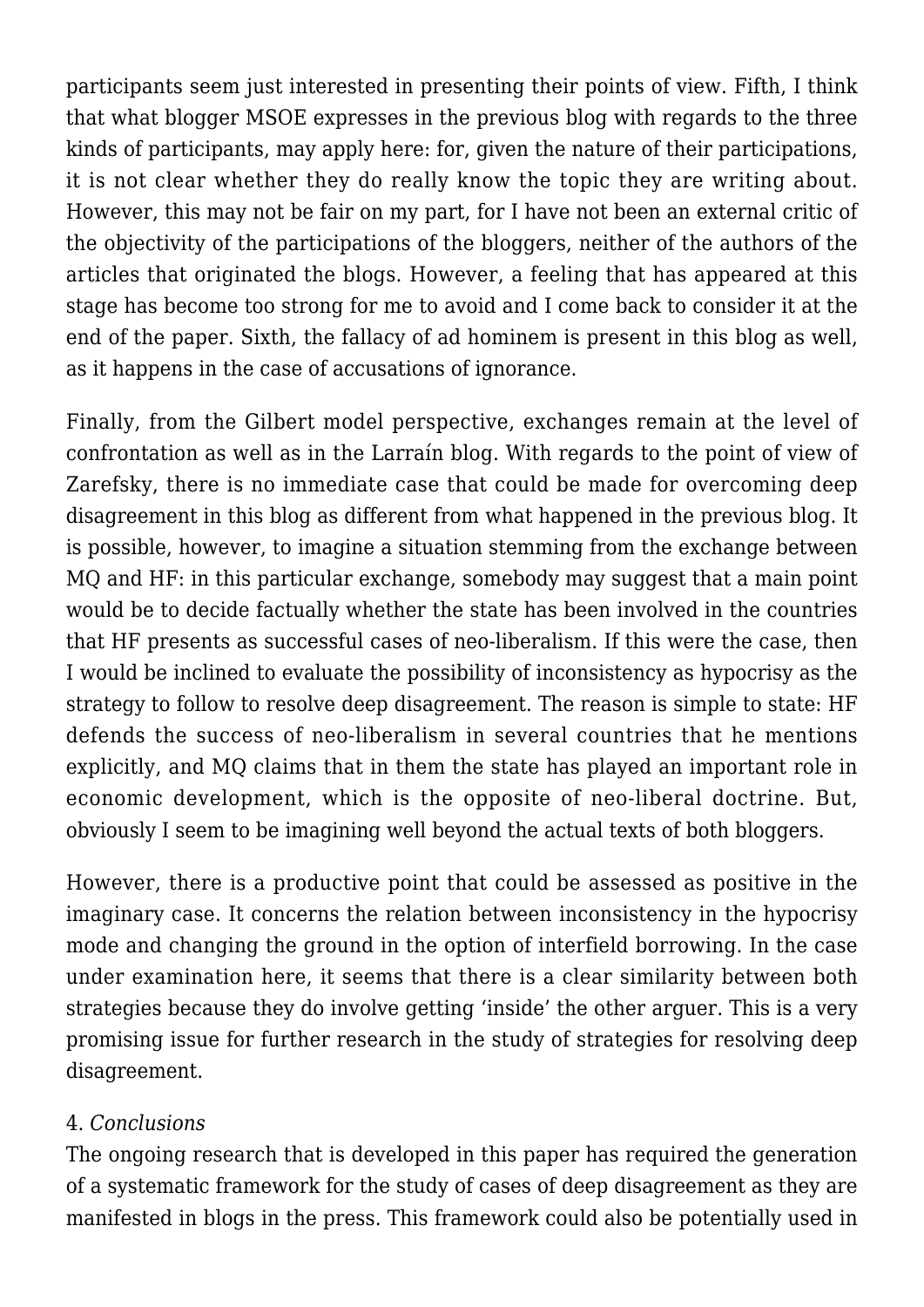dialogues with familiars. As presented above, the framework involves a combination of the argumentation model suggested in Michael Gilbert's book *Arguing with People,* with the ideas on strategies in order to overcome deep disagreement discussed by David Zarefsky in his paper read in the 2010 ISSA Conference. Now, from this perspective, the research has been able to show that the Gilbert model, as expected beforehand, helps to conclude that there is no process of real argumentation involved in the blogs that have been analyzed: at the most, the argumentation happens at the stage of confrontation. Whereas, somewhat more productive have been Zarefsky's ideas in that they have been useful in suggesting several worthwhile strategies for dealing with deep disagreement. Clearly, the door has been opened for more research.

However, my overall goal is to apply this framework to the development of exchanges in blogs. I mean, that perhaps it could be possible to introduce the framework so that blogs could proceed according to it. Therefore, participants in the blogs could become able to know about the four stages of argumentation, try to follow them systematically, and in cases of deep disagreement, perhaps be able to try the strategies described by Zarefsky. This goal may seem ambitious, even unrealistic, but perhaps worth trying. Moreover, I see it in line with the need to educate people in general about the outstanding achievements of Argumentation Theory. One important issue in this context is the fact that participants in blogs are "unfamiliars" as opposed to what Gilbert says concerning the dialogical relation between familiars.

With regards to Gilbert's model, I have not dealt in this paper with his theory of Multi-Modal Argumentation when analyzing the blogs. It seems to me that the exchanges in the two blogs examined, may be assessed as a combination of the logical and emotional modes, perhaps the intuitive mode as well. But at this stage, I need to work more on the ways in which evaluations of the non-logical modes should proceed in the case of blogs: indeed there is no clear way of assessing emotions in a systematic way here. One could, of course, say that given some interactions, it is easy to assume emotional expressions by analogy to what happens in face-to-face dialogues.

And yet another topic of great significance would be the study of levels or magnitude of deep disagreement. This issue has only been indicated in a preliminary way in this paper. There seems to be no question, at least intuitively, that cases of deep disagreement are not all of the same "depth". For example, the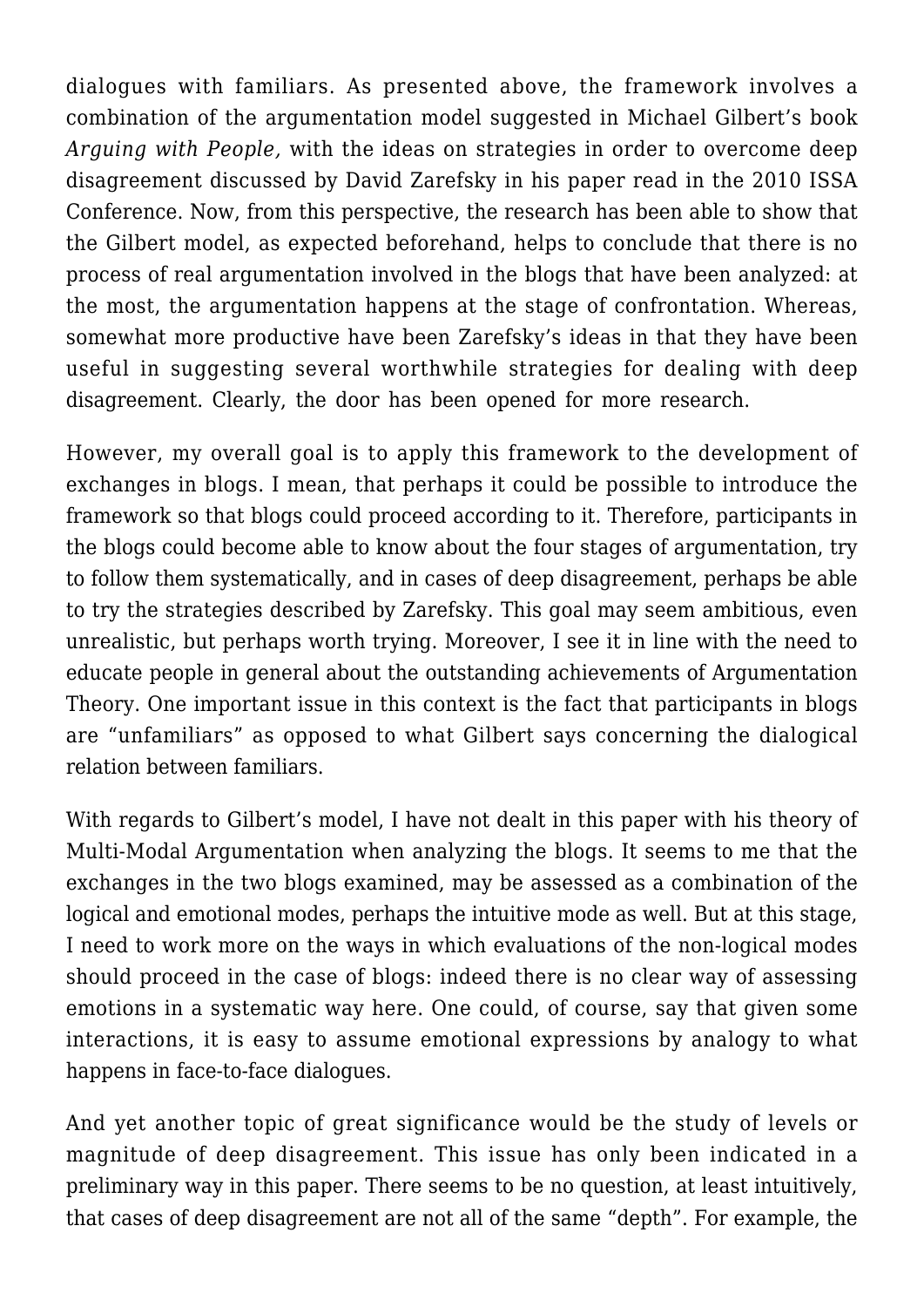question as to the atrocities committed by the military regime does introduce very deep disagreement when people who suffered them confront those who supported the regime. Emotions tend to be extremely high in this case. Comparing that situation with a debate about the state's participation in the economy, it is possible to see that, while in this instance there is deep disagreement, the case does not reach the emotional level of the previous one.

A related issue needs to be considered now. When presenting my interaction in the late 1980's with my former student, I said that I was shocked by what he said about the fact that, since Chile had developed economically, then when democracy would return, the political scenario would be moving from the centreright to the centre-left and vice-versa. Senator Larraín mentions in his article that the military regime violated human rights and at the same time developed a successful economic policy. The bloger JAFM mentions that economic development cannot be used to justify political repression. Also, several exchanges between the two sides, as can be perceived in the blogs analyzed, refer to the relation between economic success and repression. Here lies, in my view, one of the deepest sources of disagreement still present in Chilean society. For can the left side of the disagreement be prepared to accept that the military coup and repression was needed in order to achieve economic well-being?

A further point complicates matter even more. It seems clear that getting rid of the government of Pinochet was possible by an "agreement", whose whole nature is not known, between the regime and the centre-left coalition that had formed since the early 1980's in Chile. That agreement brought about the plebiscite that made possible to end the regime. So, there is already some level, not insignificant, of breaking the deadlock between the two sides: at least, at the level of the political leaderships. One area of agreement here is the fact that the centre-left coalition would maintain the neo-liberal-economic policies of the regime. Therefore, the Zarefsky strategy at play here may be evaluated as time in a combination of exhaustion and urgency, although it could very well had happened that during the negotiations a number of the other strategies may have been present.

A final issue relates to the fact that my overall research, since I began the study of the right wing press in Chile with several colleagues in the 1970's, intended to contribute to the development of a more democratic society. At the same time, we were committed to an objective and systematic study that should not be